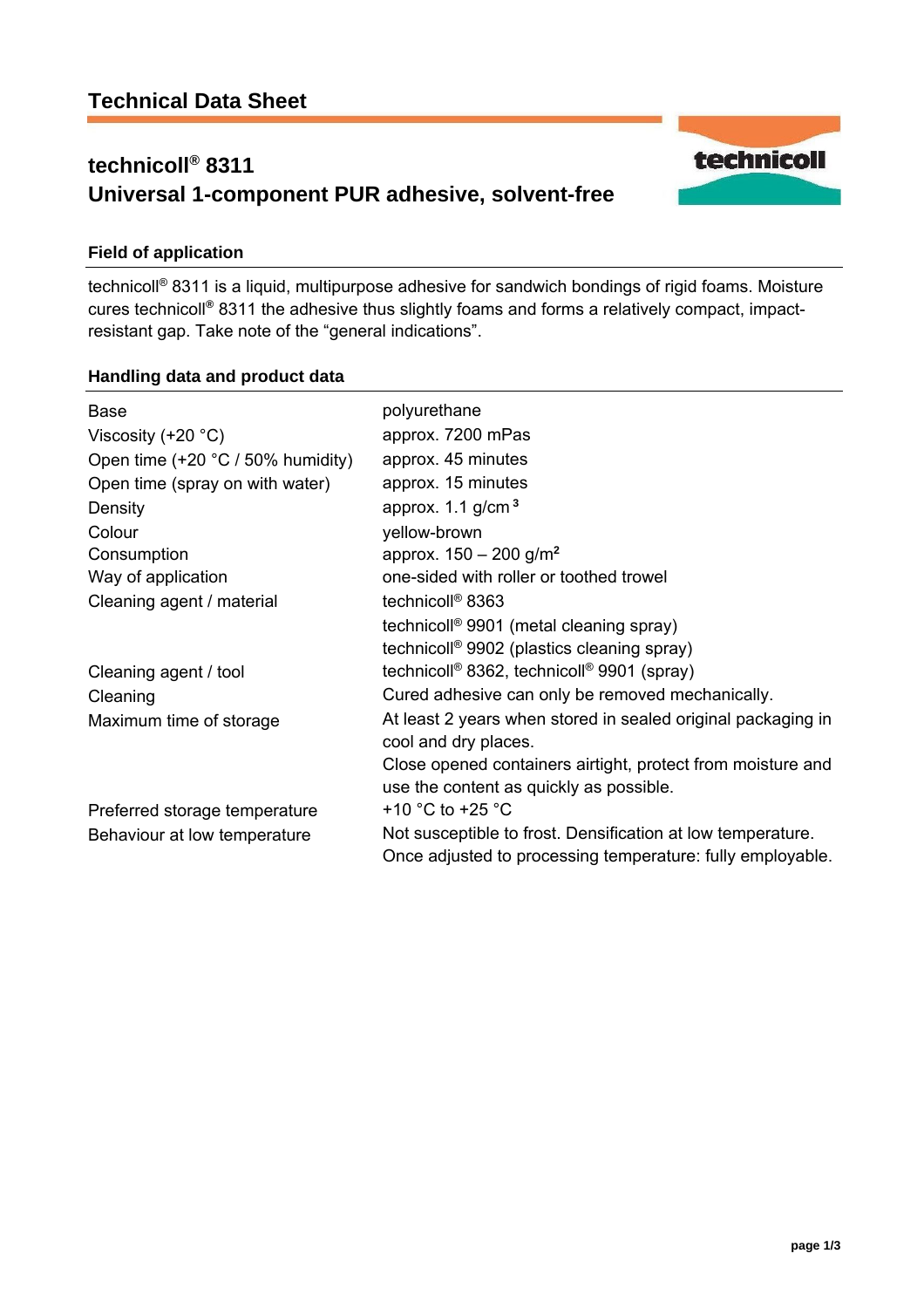## **Favoured substrates**

- painted, coated surfaces cement bonded materials
- thermosets (FRP, SMC, HPL) rigid foam (made of PS, PUR, PVC, ...)
- gypsum cardboard & gypsum fibreboard stone, ceramics
- -
- derived timber products

Not suitable for: PE, PP, PTFE (Teflon®), POM, silicone, EPDM, PVC-p (faux leather)

Due to the large variety of possible materials and differences in adhesion behaviour hazard tests are mandatory before introducing the adhesive into the actual production process.

### **General indications**

technicoll® 8311 crosslinks under the influence of humidity to a solid, flexible film. Humidity in the substrates or in the air can be sufficient. In practice, moisture is added by means of a water spray. The amount of humidity determines the open time and the required pressing times. The times specified are approximate values. Once those time intervals have passed, strength is generally achieved which makes it possible to process the bonded parts further. It is suggested to determine the exact times for each concrete application by performing suitability tests. During the process of hardening, the adhesive expands as it produces carbon-dioxide (small amounts of  $CO<sub>2</sub>$ ). Foaming behaviour depends on the amount of adhesive applied, on the degree of humidity and pressure. It is usually advantageous that the gaps are well filled this way. Please bear in mind that adhesive might leak from the gaps.

### **Surface preparation**

Bonding surfaces must be dry and clean, especially free of oil, grease or solvents. In many cases, surface roughening prior to bonding improves strength of bonded joint. It should be checked in each individual case, if it is necessary to achieve the desired strengths.

### **Moisture supply**

The moisture necessary for curing can or must, depending on the application, be added by lightly spraying water. Usually, water is sprayed onto applied adhesive film (in particular cases on the opposite side). The bonding surfaces should not be wet, but can be a little moist. An amount of water of about 30 g/m**<sup>2</sup>** is sufficient.

technicoll® 8311 requires sufficient moisture to cure. Supply moisture by lightly spraying water, when working with dense substrates, as those do not provide moisture on their own. This might also apply to other cases in order to achieve a faster setting of the adhesive and to neglect the natural fluctuations in the degree of humidity!

# **Adhesion**

Apply technicoll<sup>®</sup> 8311 by means of a nozzle (cartridge) and, depending on application, spread with toothed trowel. If you need to apply larger amounts more frequently, you may use barrels with barrel pumps.

Join materials right after applying adhesive (or spraying water) and during the "open time". Fix substrates under pressure until adhesive is set. The amount of pressure and pressure procedure depends on the type and size of the substrates. The adhesive itself does not need pressure in order to get set, it only needs a fixing pressure in order to keep the substrates in contact.